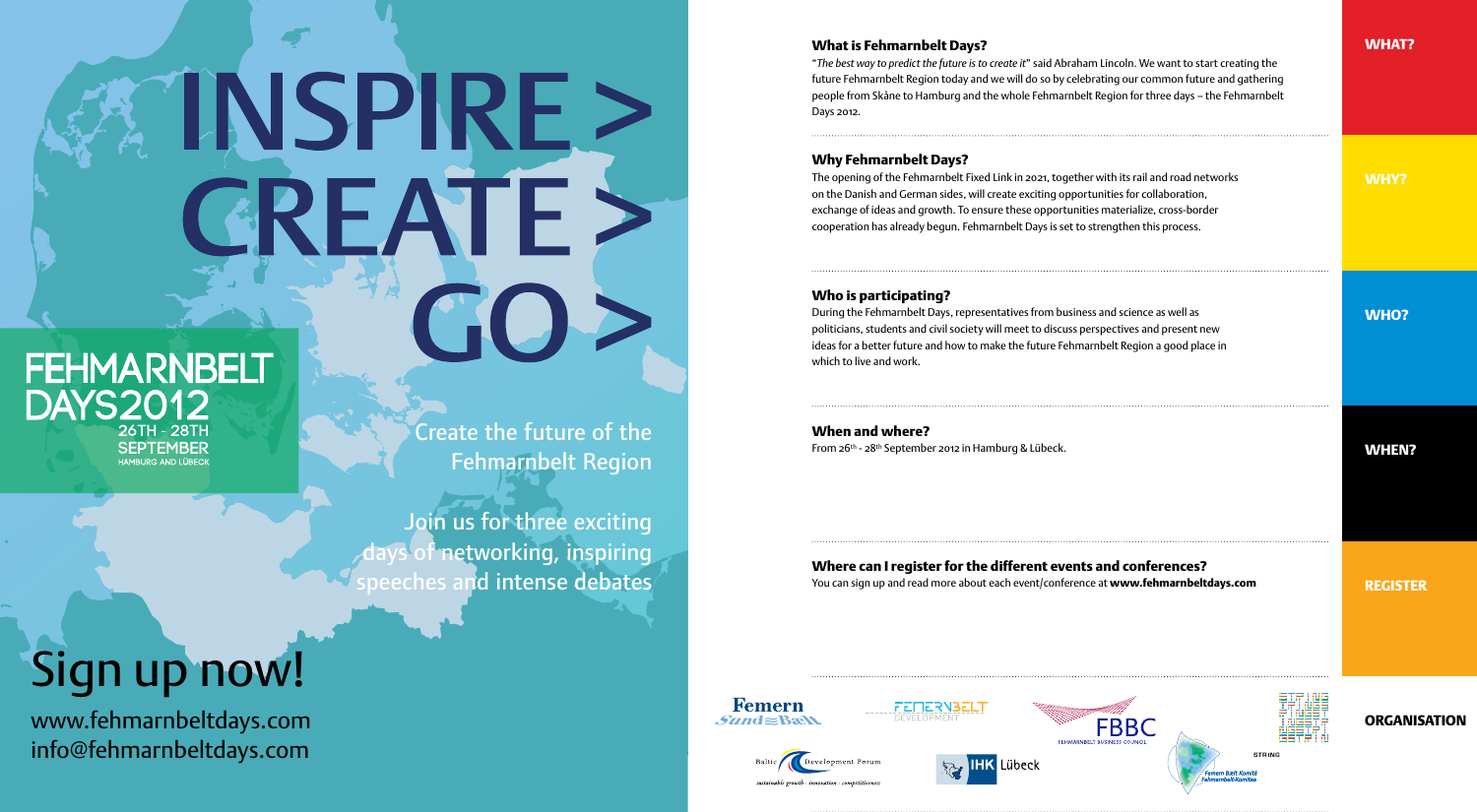# **Wednesday** 26<sup>th</sup> September 2012

# **Thursdav** 27<sup>th</sup> September 2012

Friday 28th September 2012

## Closing Ceremony

#### 15.00 – 15.30 Falkenstr. 51-57, Lübeck

All the organisations behind Fehmarnbelt Days sum up the ideas and conclusions from the events. Together, we will look to the future and the work we all have ahead of us to see the Fehmarnbelt Days' ideas and decisions transformed into results.

#### Tourism Network **Meeting**

#### Tomorrow's Playground

#### 09.00 – 18.00 Handwerkskammer, Lübeck

University students of the region are invited to compete for the best blueprint for the emerging Fehmarnbelt Region, with attractive prizes for the winners. Participation, transportation, two nights' accommodation along with food & beverages are all free for students who take part.

10.00 – 14.00

Hamburg

#### Closed event

# The Channel Tunnel and its impact on regional development

Open meeting of the Fehmarnbelt Committee

#### 14.00 – 16.30

# Innovationszentrum Lübeck

Experts from England and France will share experiences from the Channel Tunnel between Dover and Calais and its impact on regional development. Learn more about influencing region building around and across the Fehmarnbelt.

#### Annual Fehmarnbelt Business Council **Meeting**

# KulturLINK Drumcircle

#### 18.00 – 18.30 Outside Dat Hoghehus, Lübeck

Join the Drumcircle! Share rhythms and get in the swing with fellow students from Denmark, Sweden and Germany.

# Network for female entrepreneurs

BeltTrade Branch Meeting

#### 15.00 – 18.00 IHK zu Lübeck

The aim of the INTERREG-IVA project "BeltTrade" is to bring German and Danish companies in the Fehmarnbelt Region closer together. We are pleased to invite you to the BeltTrade branch meeting with the focus on "female entrepreneurs in the Fehmarnbelt Region".

#### Fehmarbelt Days Welcome Reception

#### 18.30 – 22.00 Dat Hoghehus, Lübeck

Fehmarnbelt Days kicks off with a great party. It's time to meet and greet the other participants, discuss the days' events and see the vernissage of kulturLINK "BeltPictures".

# Dinner (invitees only)

19.00 – 22.00 Hamburg

Closed event

# Green STRING Corridor Conference 09.30 – 12.15

Park-Inn Hotel, Lübeck

Take part in a discussion on greener transport corridors and help find new approaches to logistics and business development in the STRING region, from Sweden and Denmark to Northern Germany.

09.30 – 11.00 Lübeck

# Closed event

#### Opening Ceremony

12.30 – 13.30 Musik- und Kongresshalle, Lübeck

The organisers of the Fehmarnbelt Days invite you to the official opening ceremony.

## Idea Factory

#### 13.30 – 17.30 Musik- und Kongresshalle, Lübeck

Join this year's largest networking event with business people, politicians, scientists, artists, students and many more. You and your team competes for the best ideas for promoting integration and cooperation in the Fehmarnbelt Region. All ideas will be scored by a VIP jury and attractive prizes await the winners.

#### FBBC Integration Award Show

#### 19.00 – 20.00 Schuppen 9, Lübeck

The FBBC award is for an organisation that has contributed to promoting integration between Denmark, Germany and Sweden. It also presents a great opportunity to meet other businesses.

#### Rotes Sofa – Discussion on cultural cooperation & networking

#### 20.00 – 22.00 Schuppen 9, Lübeck

Join a talkshow-inspired event hosted by former Prime Minister of Schleswig-Holstein, Björn Engholm, and discuss the benefits of cross-border cultural regions together with other topics.

# Regions toward a common future

FBBC – STRING Conference

#### 08.30 – 15.00 Falkenstr. 51-57, Lübeck

Sustainable regional development from an integrative perspective: what are the opportunities for cross-border regions in terms of ecology, economy and social responsibility? The conference provides the opportunity to network and to discuss topics like infrastructure, scientific cooperation, labour market and sustainable growth in more detail.

## KulturLINK Task Force Meeting

#### 12.00 – 15.00 Lübeck

#### Closed session

Members of the KulturLINK task force discuss the outcome of the **Idea Factory** with regards to cultural funding. The objective is to find an agreement on specific initiatives.

## Meet and Greet

#### 19.00 – 22.00 Dat Hoghehus, Lübeck

IHK Lübeck invites everybody to an informal get together.

# STRING Political Forum

08.30 - 11.00 Hamburg Closed event

The STRING partners are: Region Skåne, The Capital Region of Denmark, Region Zealand, Schleswig-Holstein and the City of Hamburg.